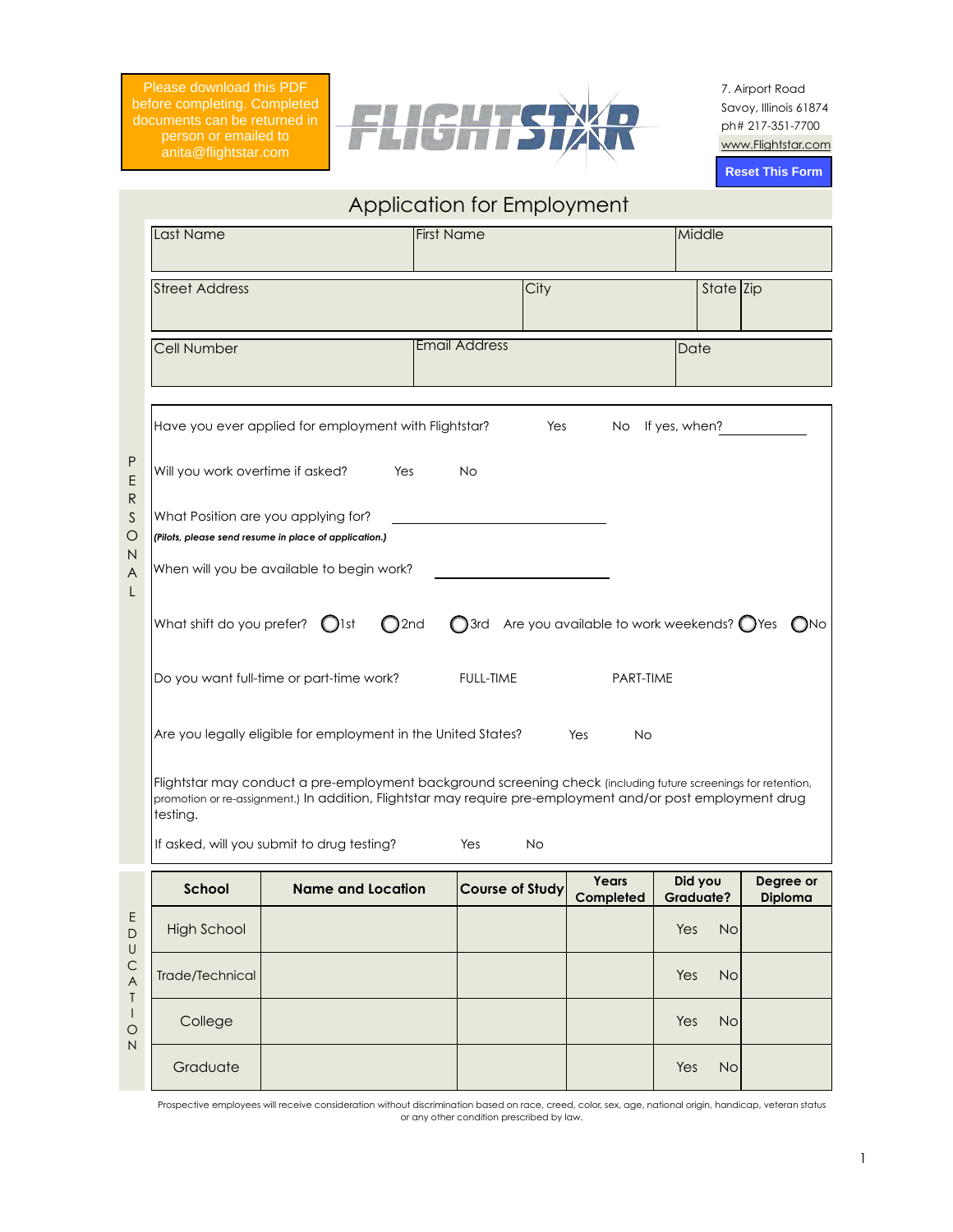|  | <b>Employment History</b> |
|--|---------------------------|
|  |                           |

Please give accurate, complete full-time and part-time<br>employment history. **Start with your most recent employment.** 

| Company Name       | Name of Direct Supervisor              |           |  | Company Phone Number |  |                           |
|--------------------|----------------------------------------|-----------|--|----------------------|--|---------------------------|
| Company Address    | City                                   | State Zip |  |                      |  | Start and End Dates mm/yy |
| $\infty$ V $HhY$ . | K\UhWciXh\]gYad`cmYf\UjYXcbYhc_YYdmci3 |           |  |                      |  |                           |

| Company Name                                   | Name of Direct Supervisor               |           |  | Company Phone Number      |  |
|------------------------------------------------|-----------------------------------------|-----------|--|---------------------------|--|
| Company Address                                | City                                    | State Zip |  | Start and End Dates mm/yy |  |
| $\vert$ $\in$ V $\vert$ H $\vert$ n $\vert$ Y. | K \UhWciXh\]gYad`cmYf\UjYXcbYhc_YYdmci3 |           |  |                           |  |

|   | Company Name         | Name of Direct Supervisor                |           |  | Company Phone Number |                           |
|---|----------------------|------------------------------------------|-----------|--|----------------------|---------------------------|
| 3 | Company Address      | .City                                    | State Zip |  |                      | Start and End Dates mm/yy |
|   | $\geq$ V $H$ h $Y$ . | K \UhWciXh\]gYad`cmYf`\UjYXcbYhc_YYdmci3 |           |  |                      |                           |

|   | Company Name          | Name of Direct Supervisor                         |           | Company Phone Number |                           |  |
|---|-----------------------|---------------------------------------------------|-----------|----------------------|---------------------------|--|
| 4 | Company Address       | $\mathcal{L}$ ity                                 | State Zip |                      | Start and End Dates mm/yy |  |
|   | $\geq$ V $H \cap Y$ . | K \UhWci X h\]gYa d`cmYf`\Uj Y XcbY hc _YYd mci 3 |           |                      |                           |  |

| CdhcbU`FYZYfYbWY 8 | l7 cbHJWhBi a VYf     |
|--------------------|-----------------------|
| CdhcbU`FYZYfYbWY & | l 7 c bhU Wh Bi a VYf |
| CdhcbU`FYZYfYbWY'  | l7 cbHJWhBia VYf      |

| We may contact the employers listed above?       | $\bigcap$ Yes | $\bigcap$ No |
|--------------------------------------------------|---------------|--------------|
| If NO, please list which employs not to contact. |               |              |
| Why?                                             |               |              |

Prospective employees will receive consideration without discrimination based on race, creed, color, sex, age, national origin, handicap, veteran status or any other condition prescribed by law.

1